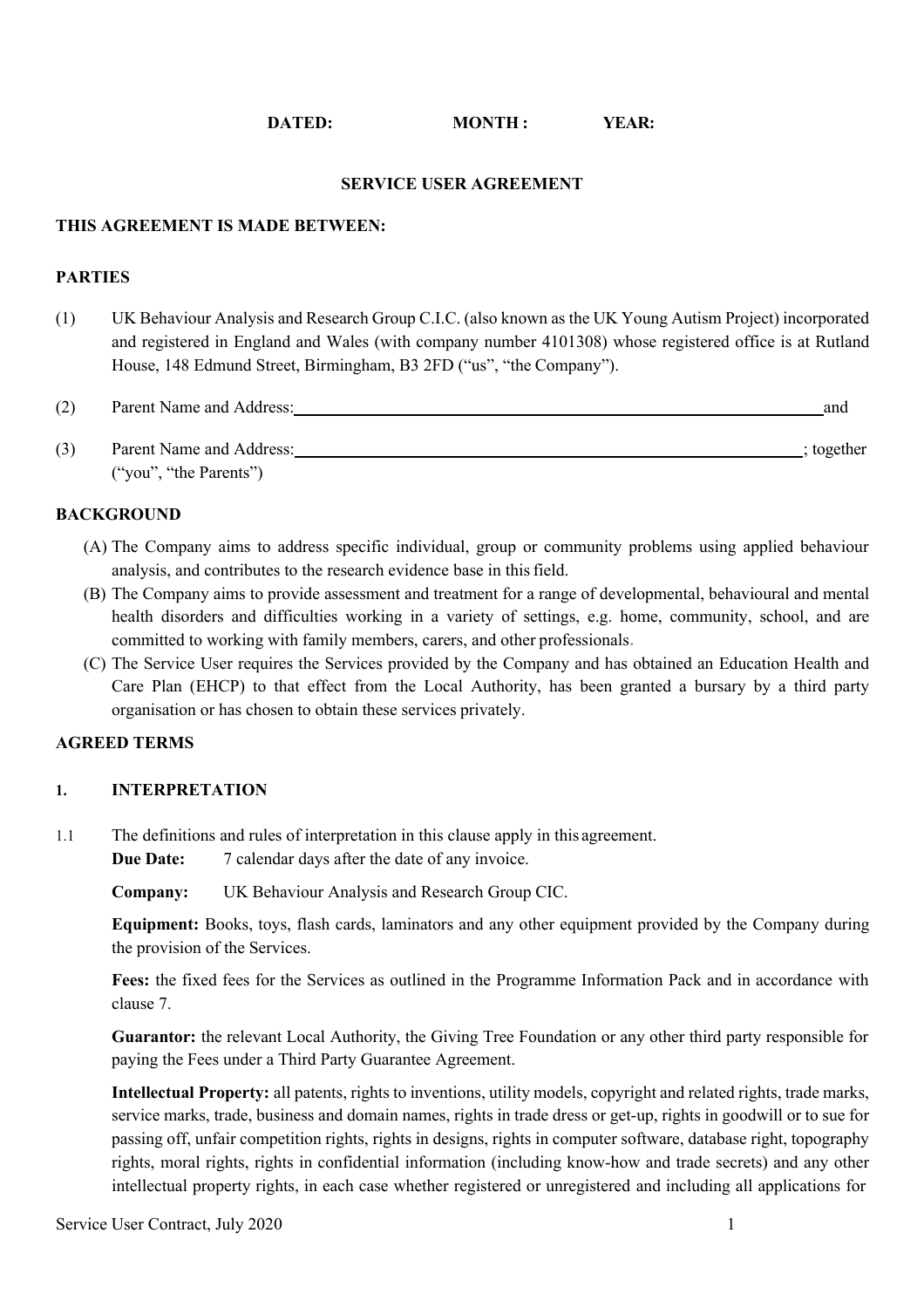and renewals or extensions of such rights, and all similar or equivalent rights or forms of protection in any part of the world.

**Premises:** <u>the parties</u> or such other location as the parties of such other location as the parties

may agree from time to time.

**Programme Information Pack:** the brochure of information provided to you in advance of this agreement and which contains summary information about the services we provide.

**Service** User: (the child)

**Service User Guide:** the **WORKSHOP/ CORE** guide which forms part of this Agreement.

**Services:** the provision of consultations for supervision of the Service User's applied behaviour analysis (ABA) programme and teaching to the Service User as outlined in the Service User Guide accompanying this document.

**Third Party Guarantee Agreement:** a separate contract entered into by the Company and the Guarantor in relation to paying the Fees on behalf of the Parents, for the benefit of the Service User.

#### **2. SERVICE PROVISION AND DURATION**

2.1 In consideration of the Parents paying the Fees, the Company shall provide the Services to the Service User from , until this Agreement is terminated by either the Company or the Parents in accordance with the terms of this Agreement.

# *3. IF IT HAS BEEN AGREED THAT WHERE A THIRD PARTY GUARANTEE AGREEMENT IS IN PLACE, PLEASE NOTE THAT THE GUARANTOR WILL BE PRIMARILY RESPONSIBLE FOR PAYING THE FEES. IF CIRCUMSTANCES WHERE THE GUARANTOR FAILS TO PAY ANY PART OF THE FEES, THE TERMS OF CLAUSE 7.6 (BELOW)WILL APPLY.*

# **4. THE COMPANY'SOBLIGATIONS**

- 4.1 The Company shall provide the Services:
	- (a) in a manner which conforms in all material respects with their description contained with the Service User Guide, and having due regard to the provisions of the accompanying letter outlining the Services;
	- (b) with the reasonable skill and care as would be expected of professional and specialist teachers;
	- (c) in a manner which enables you and the Service User to be involved in decisions about the planning of the Services; and
	- (d) which complies with all applicable statutory and regulatory requirements for supplying the Services in the United Kingdom.

Nothing in this Agreement limits or excludes your consumer rights. Advice about your legal rights is available from your local Citizens' Advice Bureau or Trading Standards office.

4.2 While the Company will use its best endeavours to abide by the provisions of the Service User Guide, which contains procedures and principles guiding the provision of the Services, the Services may need to be adapted to suit the needs of the Service User. Accordingly, the Service User Guide may be subject to review and change from time to time and so it should principally be regarded as guidance on the nature of the Services and should not be read as adding additional contractual obligations to this Agreement. In the event of any conflict between the provisions of the Service User Guide and this Agreement the provisions of this Agreement shall prevail.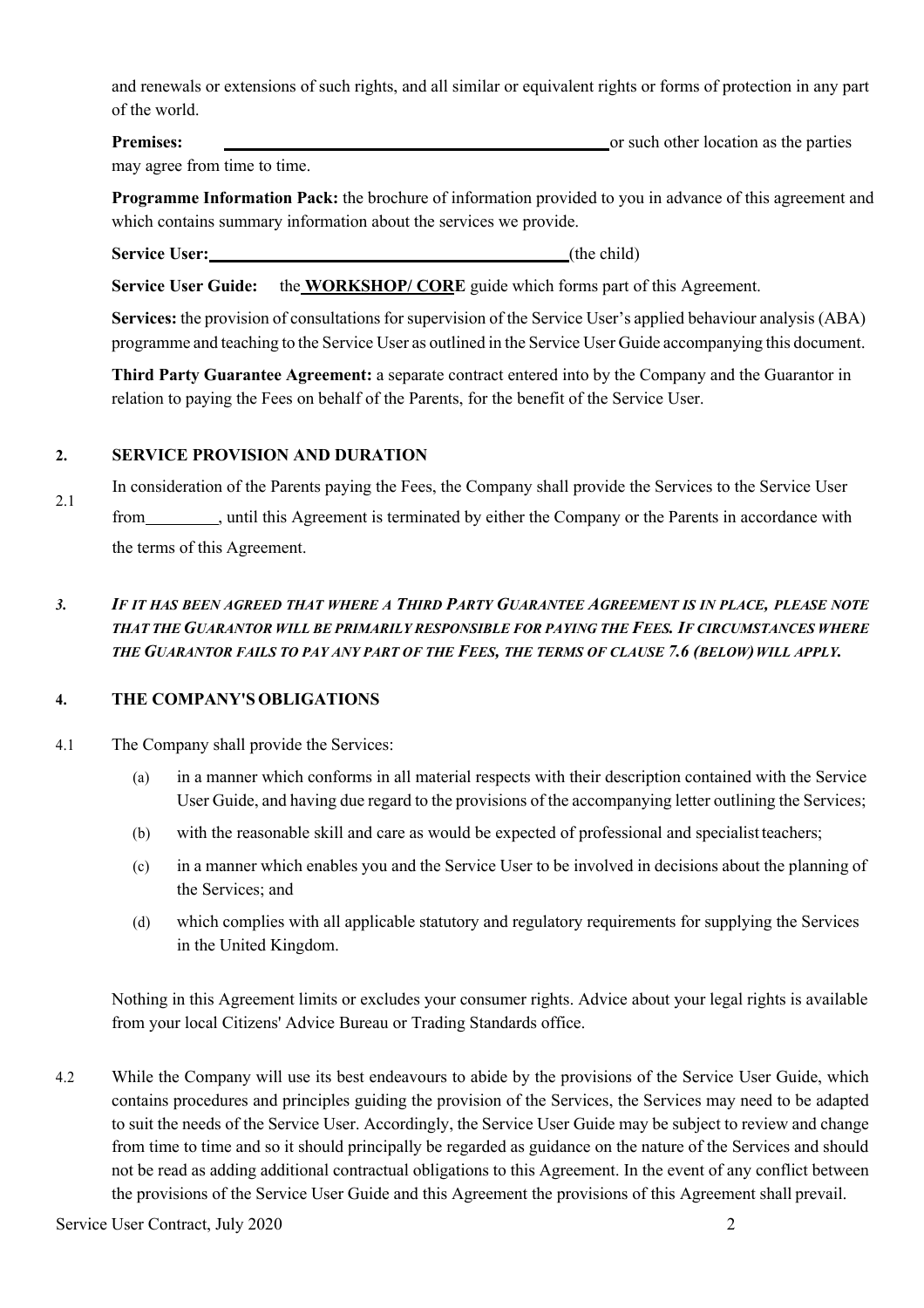# **5. THE PARENTS'OBLIGATIONS**

- 5.1 The Parents (if there is more than one), will be jointly and severally liable for their obligations under this Agreement. This means the Company may, at its discretion, demand that:
	- (a) only one of the Parents satisfy all of the obligations of the Parents under this Agreement;
	- (b) both of the Parents satisfy the obligations of the Parents under this Agreement in equal proportions; or
	- (c) both of the Parents satisfy the obligations of the Parents under this Agreement in such unequal proportions as the Company may see fit.
- 5.2 The Parents shall:
	- (a) co-operate with the Company in all matters relating to the Services and ensure they comply with their obligations under this Agreement;
	- (b) provide the Company, and its agents, subcontractors, consultants and employees, in a timely manner and at no charge, access to the Premises, and other facilities as reasonably required by the Company in order to provide the Services;
	- (c) provide, in a timely manner, such equipment and information as the Company may reasonably require in order to carry out the Services and/or comply with its statutory, regulatory and contractual obligations;
	- (d) inform the Company of all health and safety rules and regulations and any other reasonable security requirements that apply at the Premises;
	- (e) ensure that the Service User is able to receive the Services and inform the Company if the Service User is unable to receive the Services by way of hospital admission, holiday or any otherreason;
	- (f) keep the Company informed of all information which may be relevant to the Services including, but not limited to the Service User's likes, dislikes, allergies, physical and medical conditions and eligibility for funding.
- 5.3 If the Company's performance of its obligations under this agreement is prevented or delayed by any act or omission of the Service User or the Parents, the Company shall not be liable for any costs, charges or losses sustained or incurred by the Parents that arise directly or indirectly from such prevention or delay.
- 5.4 The Parents shall be liable to pay to the Company, on demand, all reasonable costs, charges or lossessustained or incurred by the Company (including any direct, indirect or consequential losses, loss of profit and loss of reputation, loss or damage to property and those arising from injury to or death of any person and loss of opportunity to deploy resources elsewhere) that arise directly or indirectly from the Parents' fraud, negligence, failure to perform or delay in the performance of any of its obligations under this agreement.
- 5.5 The Parents shall not, without the prior written consent of the Company, at any time during the term of this agreement or for 6 months thereafter, solicit or entice away from the Company or employ or attempt to employ any person who is, or has been, engaged as an employee, consultant or subcontractor of the Company in the provision of the Services.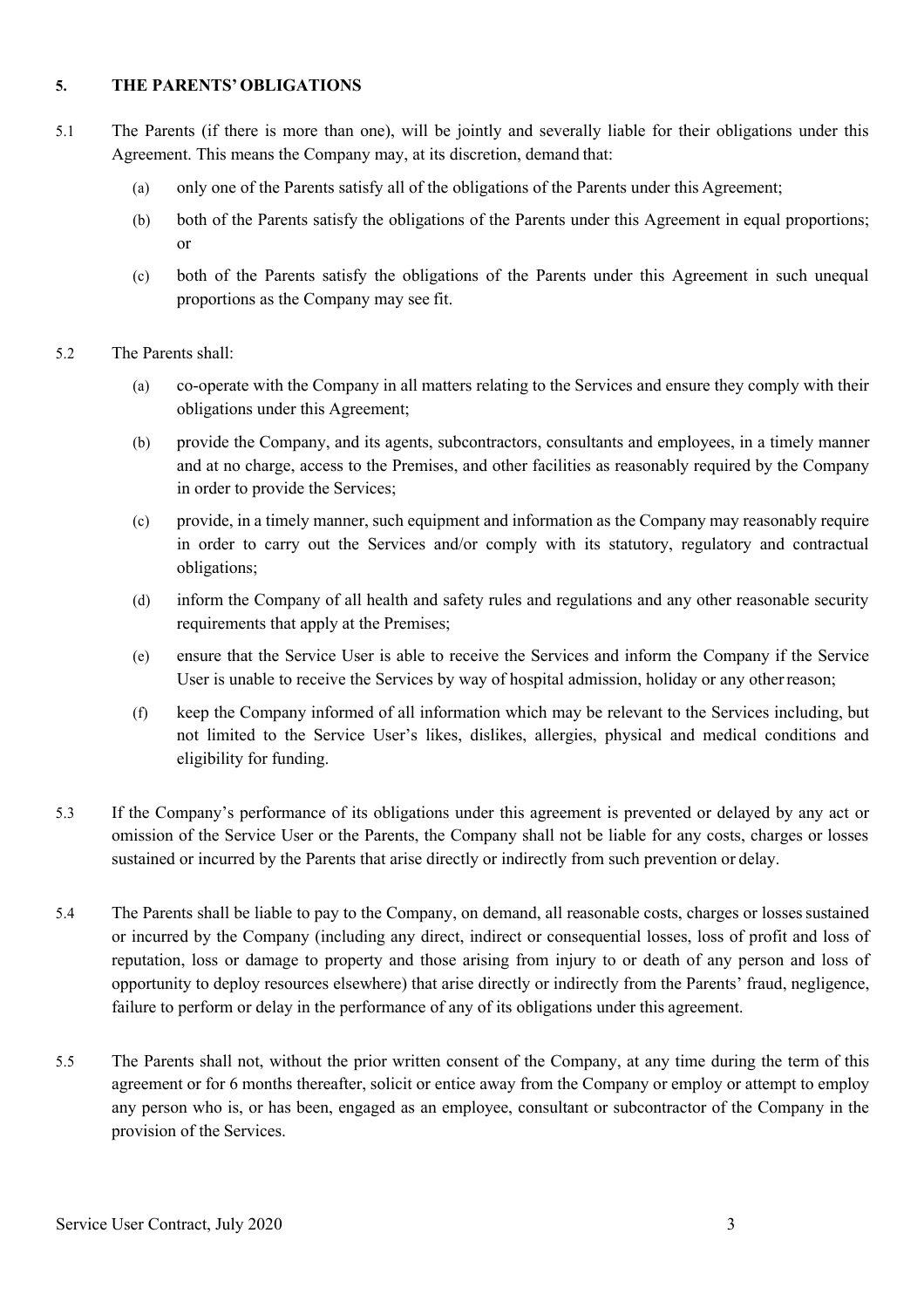# **6. THE PREMISES AS A WORKPLACE**

- 6.1 The Parents will provide access to the Premises and ensure that they are a safe and appropriate environment to allow the Company to carry out the Services. This shall include:
	- (a) maintaining a generally clear and safe Premises free of risks and hazards;
	- (b) maintaining a safe route of access to and from the Premises;
	- (c) providing any equipment supplied by the Parents, or a third party, that is required to deliver the Services such as lifting and transfer aids, wheelchairs and other mobility aids and ensuring that such equipment is regularly maintained and inspected in accordance with all relevant safety requirements; and
	- (d) informing the Company of any illnesses or diseases at the Premises.

# **7. FEES**

- 7.1 In consideration of the provision of the Services by the Company, the Parents shall pay the Fees on the Due Date (within 7 days of each invoice). The Company shall clearly identify on the invoices any other expenses (such as travel expenses) incurred in performance of the Services which include:
	- (a) congestion charge for Services provided in London; and
	- (b) parking charges;

where such expenses are greater than £50 the Company will notify the Parents and payment shall be made in advance. It is the Parents' responsibility to ensure the Service User is able to receive the Services .

- 7.2 The Parents will use online or telephone banking to pay or pay the Fees directly into the Company's account at HSBC bank (account no: 71605712, sort code: 402502). The invoice number or the Service User's name must be included as the reference in order to allow the Company to identify the payment. The Company is unable to accept cheques.
- 7.3 The Company reserves the right to charge an initial one-off assessment fee (as detailed in the Programme Information Pack) for our time and expertise in assessing your needs and the appropriate Services to meet those needs.
- 7.4 The Company will charge a deposit of one month's fees for the Core Service which must be paid within two weeks following receipt of this signed Agreement. You shall be entitled to a refund of the deposit (less the Fees for any Services provided by the Company prior to termination), if this Agreement is terminated in accordance with the terms of this Agreement. Alternatively, the deposit may be used as payment towards the final month of Services with any discrepancy, due to an interim fee increase, being paid in addition. The Company will not charge a deposit for Parent-Managed Workshop Services.
- 7.5 If a Guarantor is paying the Company directly for the Services (because the Guarantor has confirmed that it will do so), the Company will make such arrangements for payment with the Guarantor as appropriate.
- 7.6 If a Guarantor is paying for the Services, and the Guarantor declines to pay or continue paying for the Services, then the Services may be suspended or discontinued with immediate effect. The Company may then require the Parents to pay the Fees before the Services can continue or recommence.

Service User Contract, July 2020 4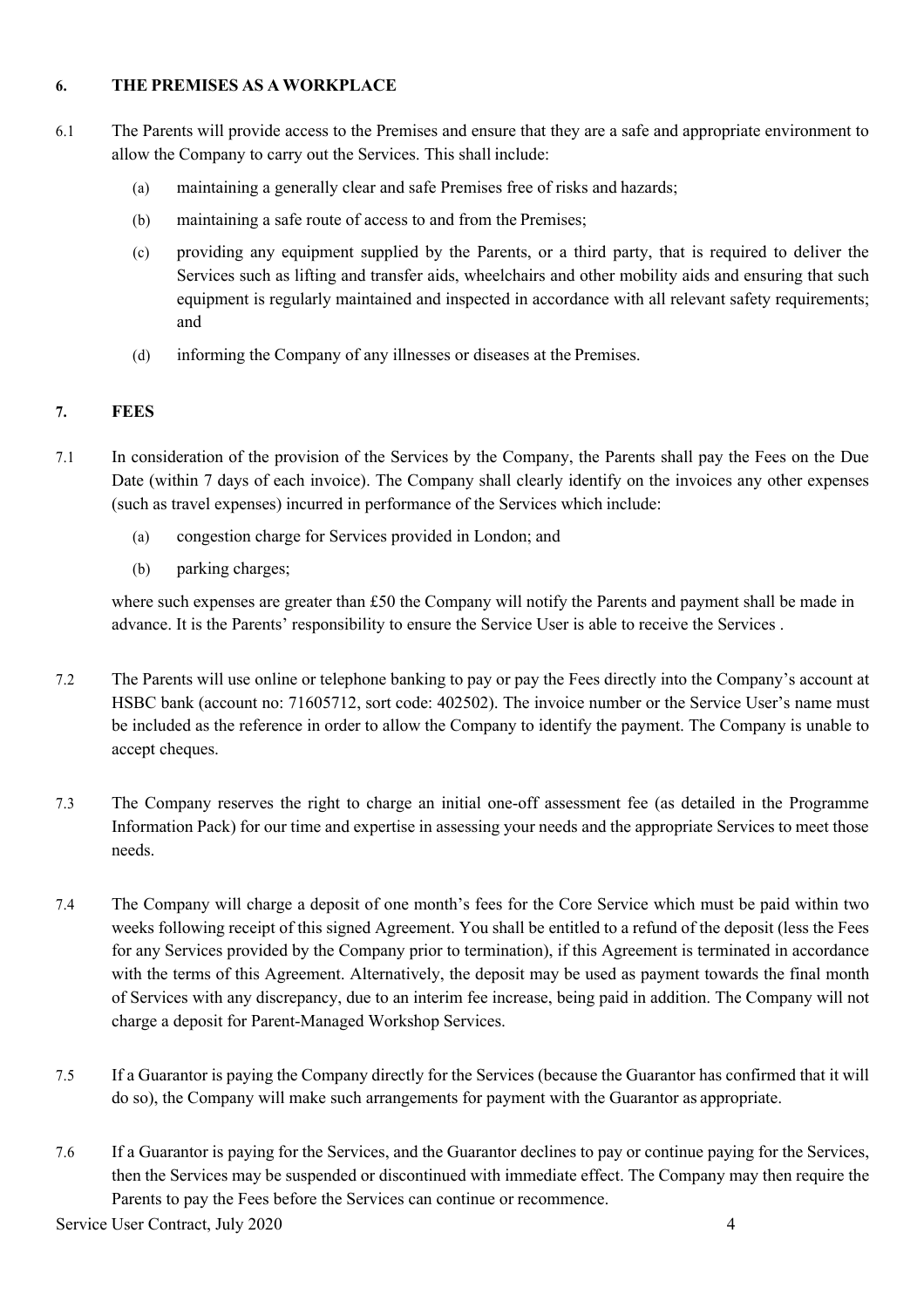- 7.7 The Company may review and increase the Fees periodically, provided that such charges cannot be increased:
	- (a) more than once in any 12 month period, or
	- (b) by more than 5% above the prevailing rate of the Retail Price Index; unless
	- (c) there is a significant change to the Services, there is a significant increase in the cost of providing the Services and/or a change is necessary in order to comply with any applicable safety, regulatory or statutory requirements.
- 7.8 The Company shall give the Parents written notice of any such increase not less than two months before the proposed date on which the increase would take effect. If the Parents do not agree with the increase in the Company's fees, the Parents may terminate this Agreement in accordance with clause 99.
- 7.9 Without prejudice to any other right or remedy that it may have, if the Parents fail to pay the Company any Fees on or before the Due Date, the Company shall be entitled to:
	- (a) charge interest on such sum from the due date for payment at the annual rate of 4% above NatWest Bank's base lending rate from time to time, accruing on a daily basis and being compounded quarterly until payment is made, whether before or after any judgment;
	- (b) suspend all Services until such time as any overdue payment has been made in full;
	- (c) terminate this Agreement; and
	- (d) charge the Parents the cost of recovering any unpaid Fees, including where the Company pays somebody else to do this on its behalf.
- 7.10 All sums payable to the Company under this agreement shall become due immediately on its termination. This clause 7.10 is without prejudice to any right to claim for interest under the law, or any such right under this agreement.
- 7.11 The Company may, without prejudice to any other rights it may have, set off any liability of the Parents to the Company against any liability of the Company to the Parents.

# **8. LIABILITY AND LIMITATION OF LIABILITY - THE PARENTS' ATTENTION IS PARTICULARLY DRAWN TO THISCLAUSE**

- 8.1 The Parents shall be jointly and severally liable for any breach of this Agreement or other claims arising as a result of their failure to abide by the terms of this Agreement.
- 8.2 The Company shall not be responsible for losses (including but not limited to physical property) that are unforeseeable or were not contemplated by the Company and the Parents at the time the parties entered into this Agreement.
- 8.3 The Company shall not be liable for any actual or perceived lack of progress or benefit to the Service User from the Services and makes no guarantees, warranties or representations as to how the Service User will respond to or benefit from the programme.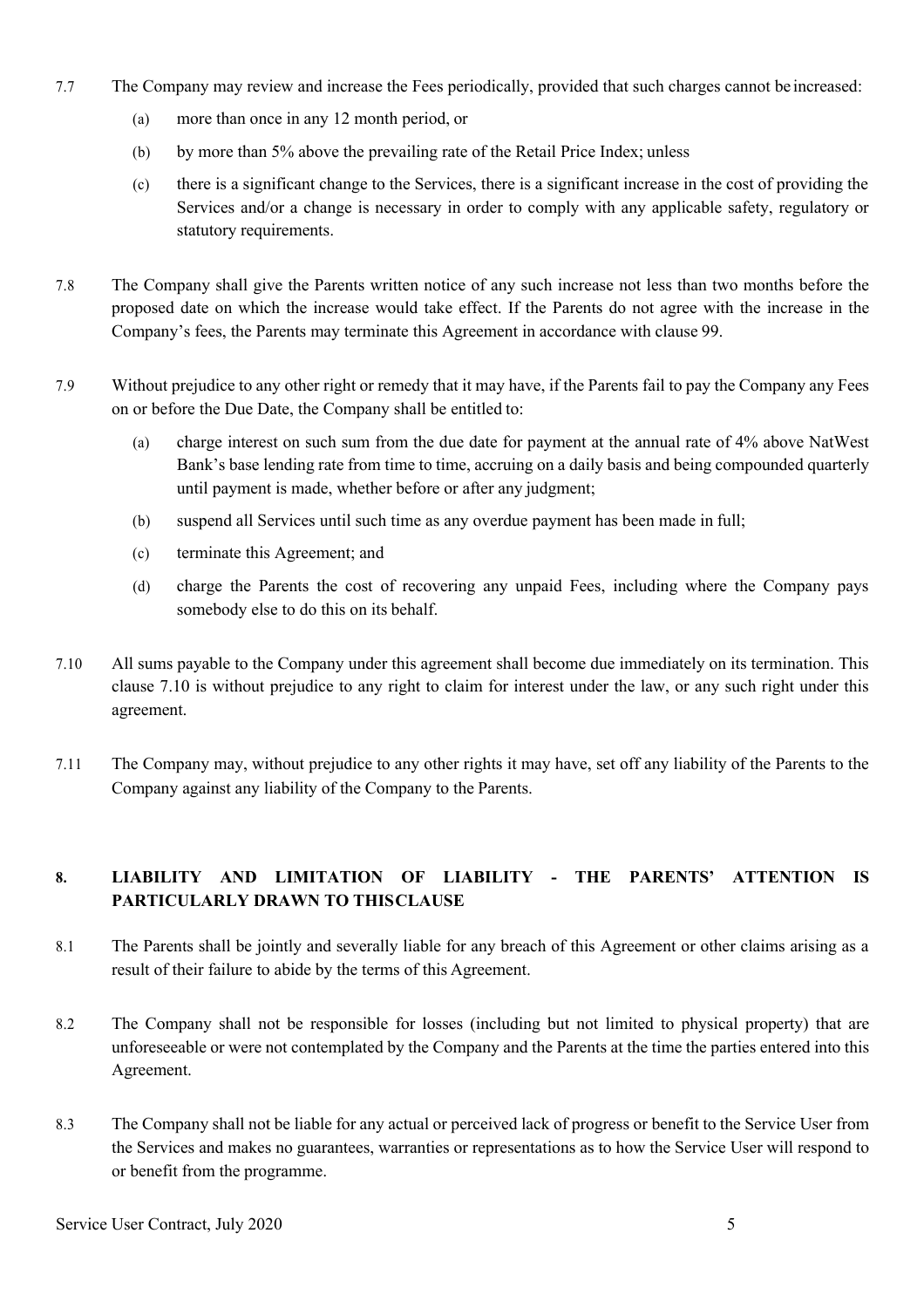- 8.4 Nothing in this Agreement excludes or limits the Company's liability for:
	- (a) death or personal injury caused by the Company's negligence;
	- (b) fraud or fraudulent misrepresentation; or
	- (c) any breach of the obligations implied by law, including section 2 of the Supply of Goods and Services Act 1982; or losses for which it is prohibited by section 7 of the Consumer Protection Act 1987, or Unfair Terms in Consumer Contracts Regulations 1994.
- 8.5 The Company shall maintain such insurance as is necessary to run its business, and will also maintain suitable professional indemnity insurance. Insurance policies and certificates can be provided on request.

# **9. EVENTS OUTSIDE OURCONTROL**

- 9.1 The Company will not be liable or responsible for any failure to perform, or delay in performance of, any of our obligations under this Agreement that is caused by events outside our reasonable control (Force Majeure Event).
- 9.2 A Force Majeure Event includes any act, event, non-occurrence, omission or accident beyond our reasonable control and includes, in particular (without limitation), the following: civil commotion, riot, invasion, terrorist attack or threat of terrorist attack, war (whether declared or not) or threat or preparation for war; fire, explosion, storm, flood, earthquake, subsidence, epidemic or other natural disaster; impossibility of the use of railways, shipping, aircraft, motor transport or other means of public or private transport; impossibility of the use of public or private telecommunications networks.
- 9.3 The Company's obligations under this Agreement will be suspended for the period that the Force Majeure Event continues. The Company and the Parents will take reasonable steps to bring the Force Majeure Event to a close or to find a solution by which the Company's obligations under the Agreement can be performed despite the Force Majeure Event.

# **10. TERMINATION & SUSPENSION**

- 10.1 In all other cases, the Parents must give the Company at least 2 months' notice in writing if they no longer require the Services and wish to terminate this Agreement.
- 10.2 For Services provided as part of:
	- (a) the "CORE" package as detailed in the Service User Guide, cancelled Services will be charged at the normal rate (as per the Service User Guide), unless the cancellation is due to staffsickness.
	- (b) the "WORKSHOP" package as detailed in the Service User Guide, the Parents may cancel an individual visit to the Premises by giving 24 hours' notice to the Company, by contacting the ABA Programme Consultant. Cancellation with less than 24 hour's notice will be charged at the normal rate (as per the Programme Information Pack).
- 10.3 The Company may terminate this Agreement for any reason by giving 2 months' notice inwriting.
- 10.4 Without prejudice to any other rights or remedies which the parties may have, the Company may terminate this agreement immediately without liability if:

Service User Contract, July 2020 6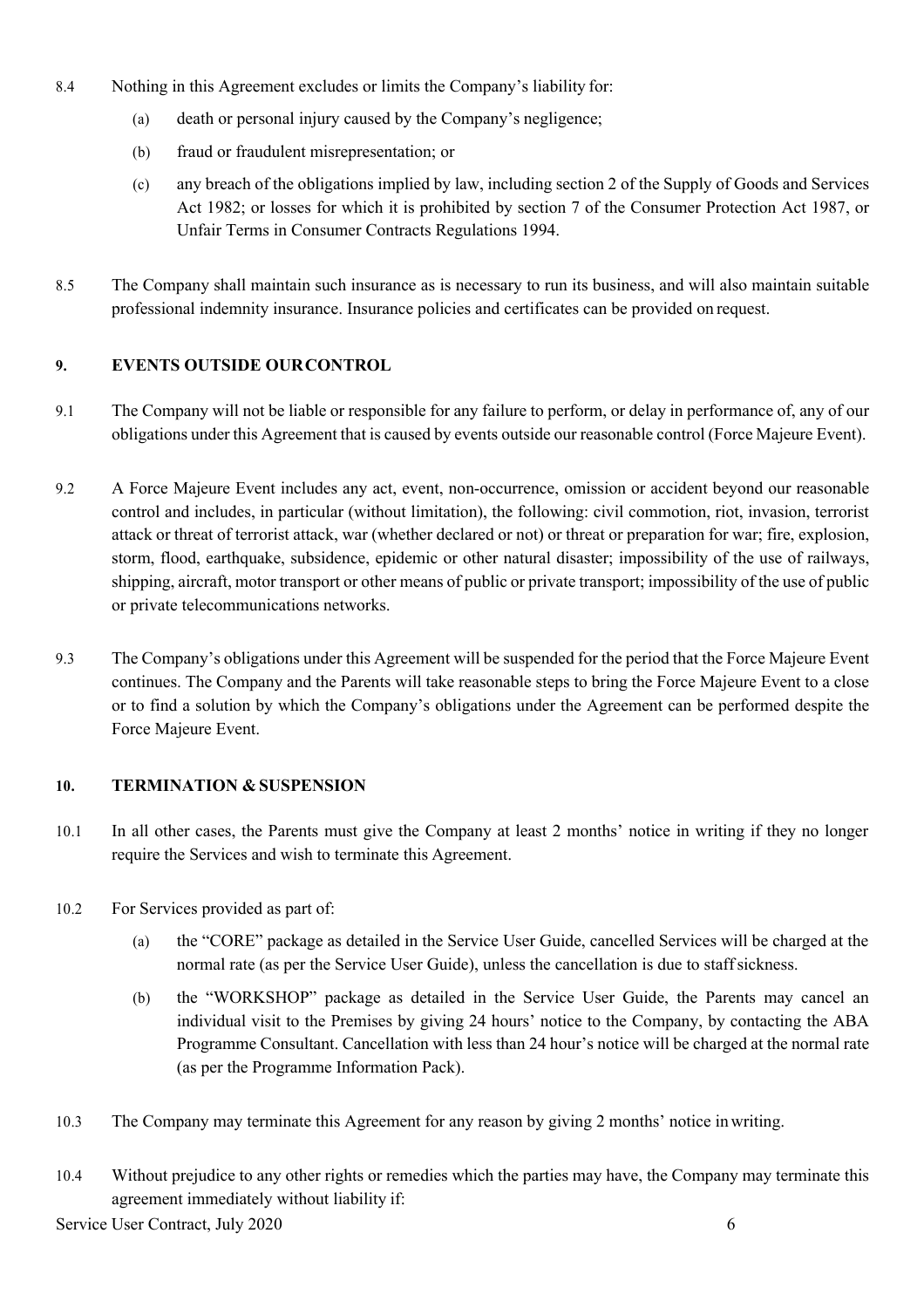- (a) the Parents or the Service User commits a material breach of any of the terms of this agreement and (if such a breach is remediable) fails to remedy that breach within 30 days of that party being notified in writing of the breach; or
- (b) the Parents become bankrupt, or are threatened with bankruptcy proceedings, or suspend, or threaten to suspend, payment of their debts, or enter into any voluntary arrangement, or are unable to pay their debts as they fall due, admit inability to pay its debts or are deemed either unable to pay their debts or as having no reasonable prospect of so doing, in either case, within the meaning of section 268 of the Insolvency Act 1986;
- (c) the Service User or Parents assault or verbally abuse any of the Company's employees, consultants or subcontractors;
- (d) the Parents frequently make late payment or underpayment of the Fees;
- (e) in circumstances which make the continued provision of the Service untenable. Such circumstances would include (but would not be limited to) failure by the Parents, or someone else at the Premises to provide a safe environment and/or appropriate equipment for the Services, sexual or racial harassment, extreme alcohol consumption, unreasonable behaviour or requests that the Company's employees undertake unreasonable or illegal activities; or
- (f) a Guarantor withdraws its consent to pay the Fees and the Parents are unwilling or unable to pay the Fees.
- 10.5 On termination of this agreement for any reason:
	- (a) the Parents shall immediately pay to the Company:
		- (i) all of the Company's outstanding unpaid invoices and interest; and
		- (ii) in respect of Services supplied before termination;
	- (b) the Parents shall, within a reasonable time, return all of the Company's Equipment to the Company. If the Parents fail to do so, then the Company may enter the Premises and take possession of them. Until they have been returned or repossessed, the Parents shall be solely responsible for the safe keeping of the Company's Equipment; and

# **11. THE ACCRUED RIGHTS AND LIABILITIES OF THE PARTIES AS AT TERMINATION AND THE CONTINUATION OF ANY PROVISION EXPRESSLY STATED TO SURVIVE OR IMPLICITLY SURVIVING TERMINATION SHALL NOT BE AFFECTED.**

# **12. MISCELLANEOUS**

- 12.1 The Parents may not transfer any of their rights or obligations under this agreement to another person without the Company's prior written consent, which will not be unreasonably withheld. The Company can transfer all or any of its rights and obligations under this agreement to another organisation, but this will not affect the Parent's rights under this agreement.
- 12.2 All notices sent by the Parents must be sent to the Company at the current postal address or by email to catherine.gale@ukyap.org and diane.hayward@ukyap.org. The Company may give notice to the Parents at any e-mail or postal address provided to them by the Parents. Notice will be deemed received and properly served three days after the date of posting of any letter. In proving the service of any notice, it will be sufficient to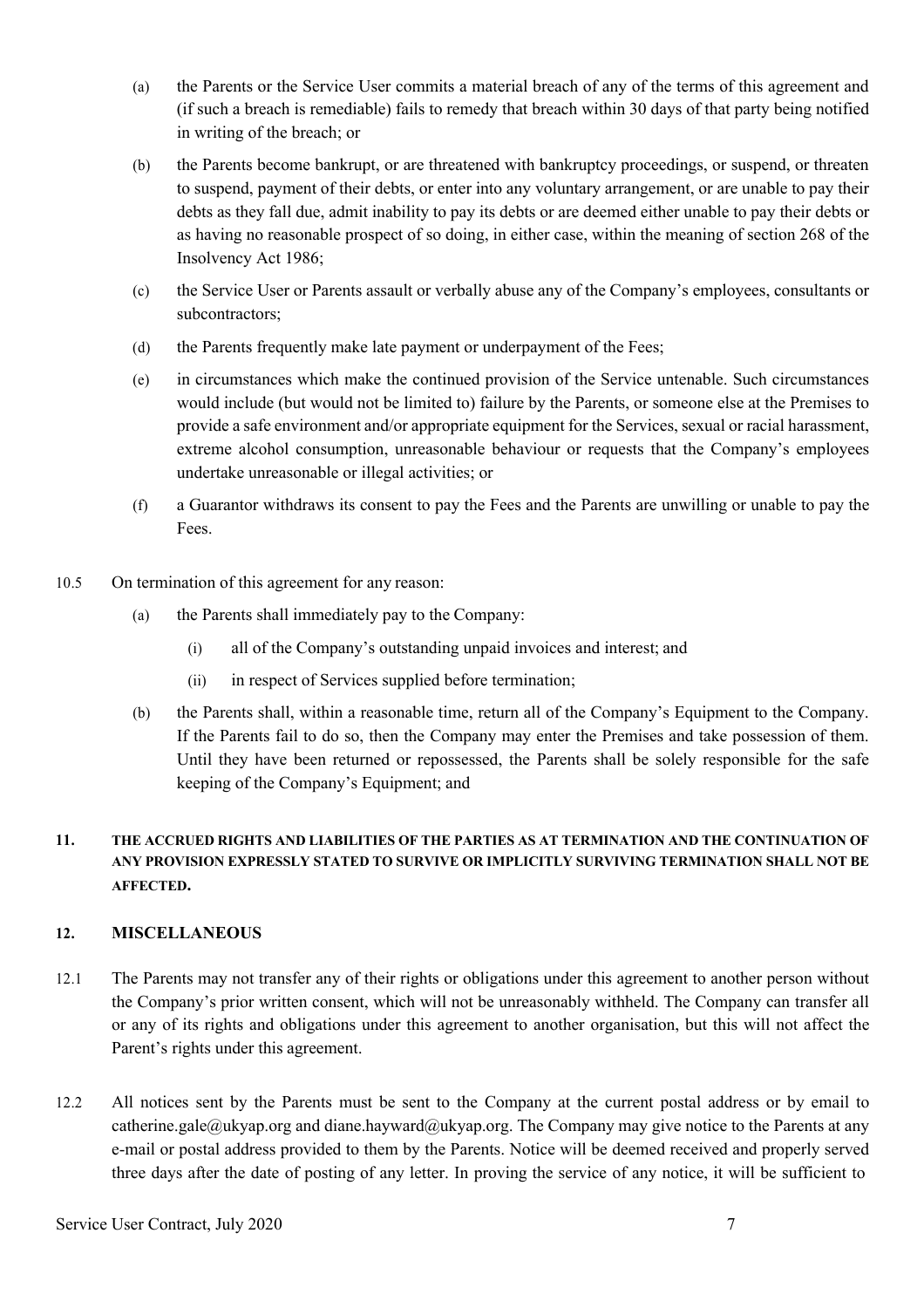prove, in the case of a letter, that the letter was properly addressed, stamped and placed in the post and, in the case of an e-mail, that the e-mail was sent to the specified e-mail address of the addressee.

# **13. CONFIDENTIALITY AND THE COMPANY'S INTELLECTUAL PROPERTY**

- 13.1 The Parents shall keep in strict confidence all technical or commercial know-how, specifications, inventions, processes or initiatives which are of a confidential nature and have been disclosed to the Parents by the Company, its employees, agents, consultants or subcontractors and any other confidential information concerning the Company's business or its products which the Parents may obtain.
- 13.2 All materials, equipment and tools, drawings, specifications and data (and any Intellectual Property rights subsisting therein) supplied by the Company to the Parents shall, at all times, be and remain the exclusive property of the Company, but shall be held by the Parents in safe custody at their own risk and maintained and kept in good condition by the Parents until returned to the Company, and shall not be disposed of or used other than in accordance with the Company's written instructions or authorisation.

# **14. DATA PROTECTION**

- 14.1 The Parents acknowledge and agree that details of the Parents and/or Service Users' name, address and payment records may be used in connection with the Services, and submitted to the Guarantor, and/or a credit reference agency, as needs be. Personal data will be processed by and on behalf of the Company accordingly for the purpose of providing the Services, complying with the terms of this Agreement or in order for the Company to meets it statutory, regulatory or contractual duties.
- 14.2 The Company will keep information about the Parents and Service User confidential in accordance with its Privacy and Data Protection policies (available upon request).
- 14.3 The Company will seek the Parents' consent before using any personal data in relation to the Parents and/or the Service User in any promotional materials.
- 14.4 The Company will keep a record of the Services the Service User receives and the Company will provide copies at the Parents' request.
- 14.5 If any court or competent authority decides that any of the provisions of this Agreement are invalid, unlawful or unenforceable to any extent, the term will, to that extent only, be severed from the remaining terms, which will continue to be valid to the fullest extent permitted by law.
- 14.6 Failure to exercise any of the Company's rights or remedies under the Agreement, does not mean that the Company has waived such rights or remedies. If the Company does waive a default by the Parents, that will not mean that the Company will automatically waive any subsequent default by the Parents. No waiver by the Company of any of the terms herein shall be effective unless the Company confirms the waiver inwriting.

# **15. COMPLAINTS AND SERVICEMONITORING**

15.1 Please note that our complaints procedure can be found in the Service User Guide.

Service User Contract, July 2020 8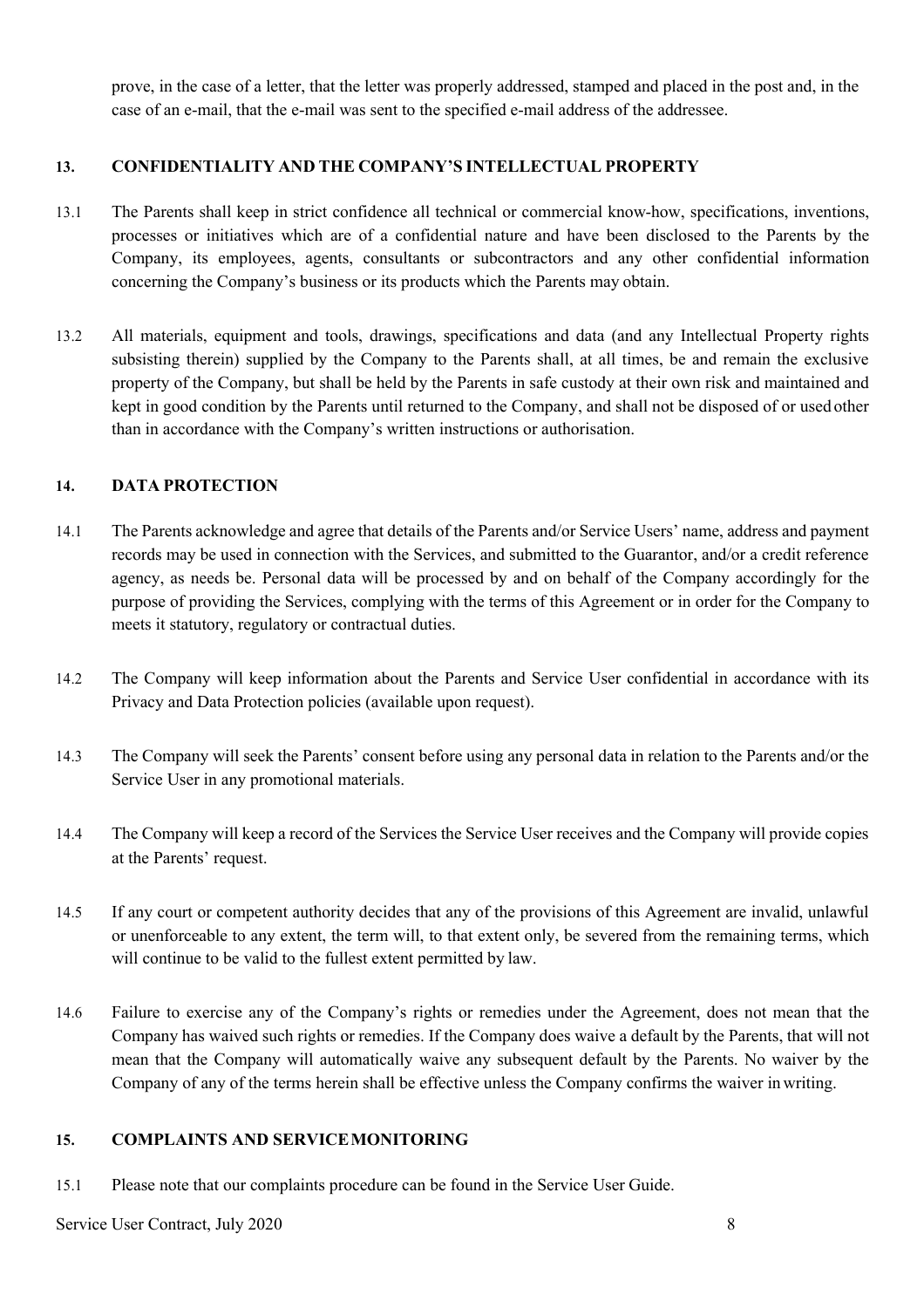# **16. THIRD PARTYRIGHTS**

16.1 No person who is not a party to this Agreement will have any right pursuant to the Contracts (Rights of Third Parties) Act 1999 to benefit from or to enforce any provision of this Agreement other than a Guarantor who has completed a Third Party Guarantee Agreement.

# **17. VARIATION**

- 17.1 The Company may vary the terms and conditions of this Agreement by giving at least 2 months' notice. If you do not agree to the variation you may terminate this Agreement in accordance with clause 10.1.
- 17.2 This agreeement shall be governed by English law and the parties agree to submit to the exclusive jurisdiction of the English courts.
- 17.3 The Parents acknowledge that they have not been induced to enter into this Agreement by any representation or promise that the Agreement does not expressly contain (but this clause shall not exclude any liability for any representation made by us that was made fraudulently.

This agreement has been entered into on the date stated at the beginning of it, and in signing it below, the parties confirm that they have read, understood and accept its contents.

# **CONSENT TO USE OF YOUR PERSONAL DATA**

We value your support and respect your privacy, the data we gather and hold is managed in accordance with the Data Protection Act 1998. The information provided by you will be used to provide you with appropriate care, for management purposes, held on a computer database and secure paper files. We will not disclose or share personal information about you with any third party without your consent unless they are a Guarantor, there is an emergency situation, to ensure your safety or where it is in your best interests to do so.

We may however need to share with commissioners and/or the Guarantor personal information about the Parents and/or the Service User and any financial information which you provide us with, in relation to the Service User's wellbeing and financial eligibility, as required by contracts we hold with those commissioners and/or Guarantor in relation to the **Services** 

### **PLEASE TICK ONE BOX ONLY. PLEASE ALSO SIGN BELOW**

**WE AGREE** to the Company sharing our personal data and financial information with commissioners and/or Guarantor as set out above.

**WE DO NOT AGREE** to the Company sharing our personal data and financial information with commissioners and/or Guarantor as set out above.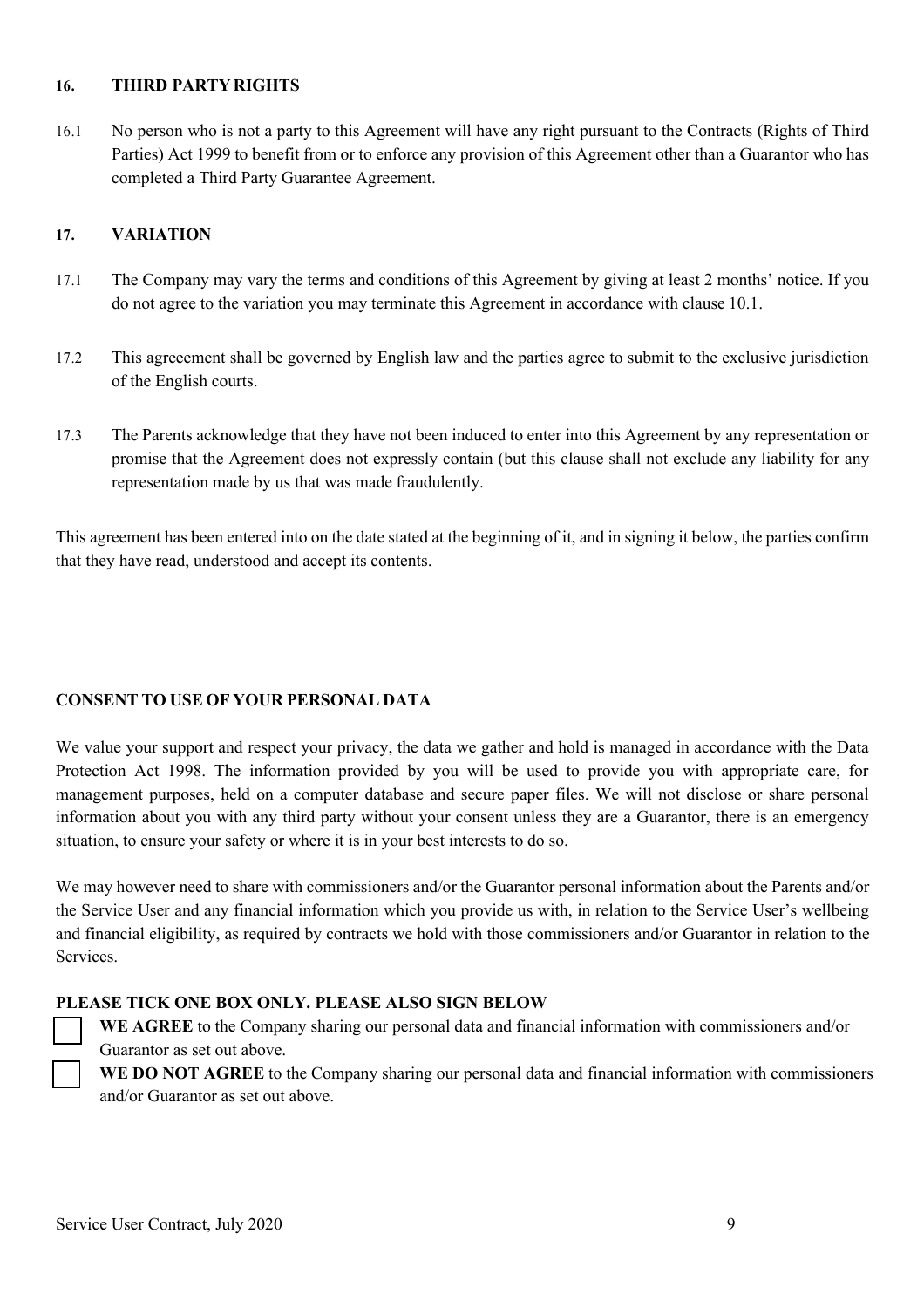| Signed by Catherine Gale                                         |          |
|------------------------------------------------------------------|----------|
| for and on behalf of UK Behaviour<br>Analysis and Research Group | Director |
|                                                                  |          |
| Signed by [parent 1]                                             |          |
|                                                                  |          |
| Signed by [parent 2]                                             |          |
|                                                                  |          |